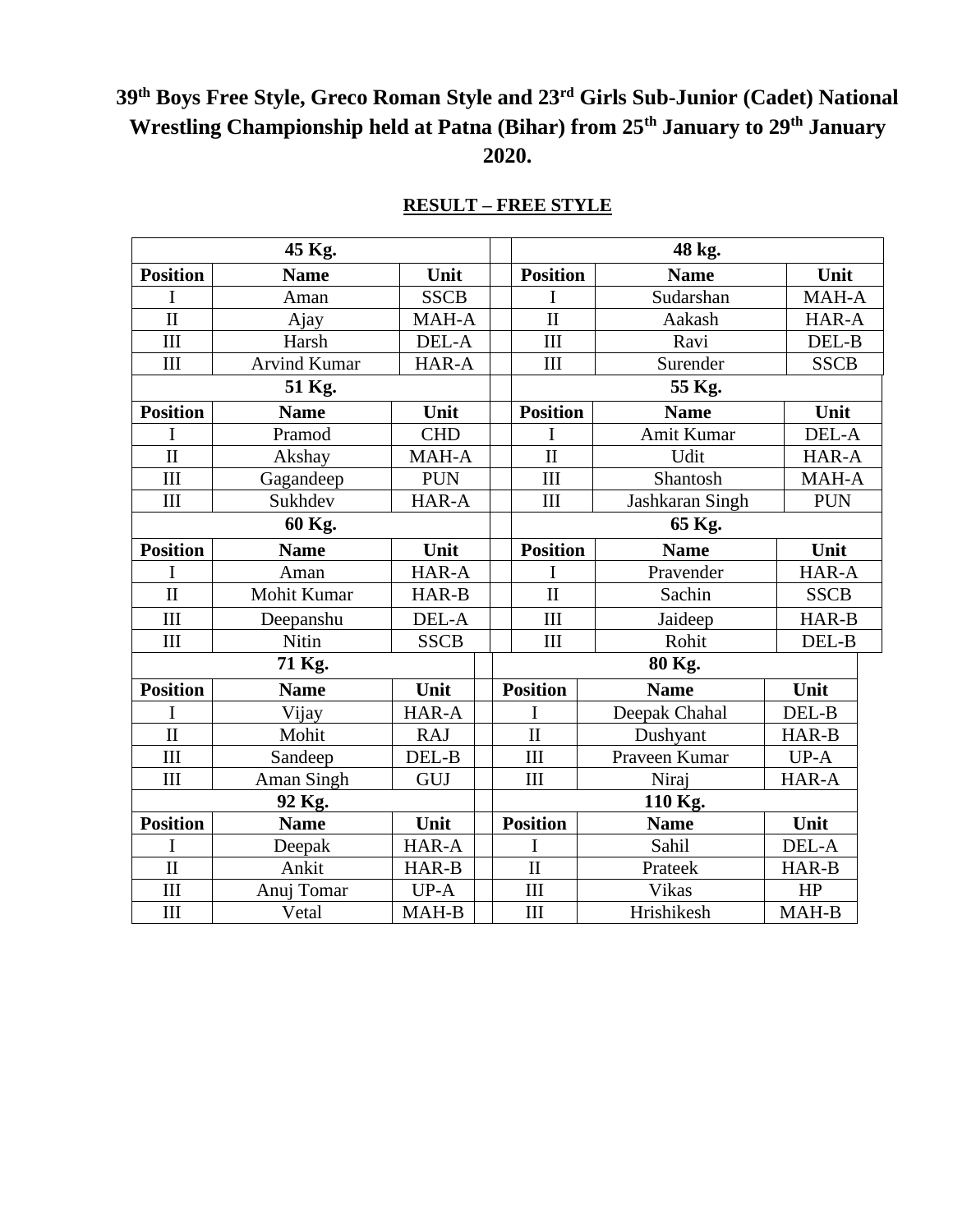## **39th Boys Free Style, Greco Roman Style and 23rd Girls Sub-Junior (Cadet) National Wrestling Championship held at Patna (Bihar) from 25th January to 29th January 2020.**

| 45 Kg.                  |               |             | 48 kg.                  |                      |             |  |  |
|-------------------------|---------------|-------------|-------------------------|----------------------|-------------|--|--|
| <b>Position</b>         | <b>Name</b>   | Unit        | <b>Position</b>         | <b>Name</b>          | Unit        |  |  |
| Ι                       | Vihwajit      | <b>MAH</b>  | I                       | Harikesh             | <b>SSCB</b> |  |  |
| $\mathbf{I}$            | Rahul         | HAR-A       | $\overline{\mathbf{I}}$ | Sagar                | HAR-A       |  |  |
| III                     | Abdul Qader   | <b>TEL</b>  | III                     | Sahil Yadav          | <b>PUN</b>  |  |  |
| $\rm III$               | Shubham       | DEL-B       | III                     | Rushikesh            | <b>MAH</b>  |  |  |
|                         | 51 Kg.        |             |                         | 55 Kg.               |             |  |  |
| <b>Position</b>         | <b>Name</b>   | Unit        | <b>Position</b>         | <b>Name</b>          | Unit        |  |  |
| I                       | Rupin         | HAR-A       | I                       | Chetan               | DEL-B       |  |  |
| $\overline{\mathbf{H}}$ | Sandeep       | DEL-B       | $\overline{\rm II}$     | Sukhwinder Singh     | <b>PUN</b>  |  |  |
| III                     | Neeraj Kumar  | <b>BHR</b>  | III                     | <b>Aniket Sharma</b> | <b>RAJ</b>  |  |  |
| III                     | Harsh Vishnoi | <b>RAJ</b>  | III                     | Lalit                | HAR-A       |  |  |
| 60 Kg.                  |               |             | 65 Kg.                  |                      |             |  |  |
| <b>Position</b>         | <b>Name</b>   | Unit        | <b>Position</b>         | <b>Name</b>          | Unit        |  |  |
| I                       | Surabh        | $UP-B$      | I                       | Ankit Gulia          | <b>SSCB</b> |  |  |
| $\overline{\rm II}$     | Amit          | HAR-A       | $\overline{\rm II}$     | Ravi Dhankar         | DEL-A       |  |  |
| III                     | Sumit         | <b>CHD</b>  | III                     | Youddnlicta Singh    | <b>MNP</b>  |  |  |
| III                     | Deepak        | <b>SSCB</b> | III                     | Ankit                | HAR-A       |  |  |
|                         | 71 Kg.        |             | 80 Kg.                  |                      |             |  |  |
| <b>Position</b>         | <b>Name</b>   | Unit        | <b>Position</b>         | <b>Name</b>          | Unit        |  |  |
| I                       | Karan         | DEL-A       | I                       | Vijender             | DEL-B       |  |  |
| $\overline{\rm II}$     | Vikash Kumar  | <b>BHR</b>  | $\overline{\rm II}$     | Arashdeep            | <b>PUN</b>  |  |  |
| III                     | Sahil         | <b>PUN</b>  | III                     | Shubham              | <b>BHR</b>  |  |  |
| III                     | Mohit Dahiya  | HAR-A       | III                     | Rohit                | HAR-A       |  |  |
| 92 Kg.                  |               |             | 110 Kg.                 |                      |             |  |  |
| <b>Position</b>         | <b>Name</b>   | Unit        | <b>Position</b>         | <b>Name</b>          | Unit        |  |  |
| I                       | <b>Bindu</b>  | HAR-A       | I                       | Rahul                | DEL-B       |  |  |
| $\overline{\mathbf{H}}$ | Kapil         | DEL-B       | $\overline{\mathbf{H}}$ | Sanjeet              | HAR-B       |  |  |
| III                     | Sahil         | HAR-B       | III                     | Anuj Kumar           | UP-A        |  |  |
| III                     | Vishal        | DEL-A       | III                     | Suraj                | <b>MAH</b>  |  |  |

### **RESULT – GRECO ROMAN STYLE**